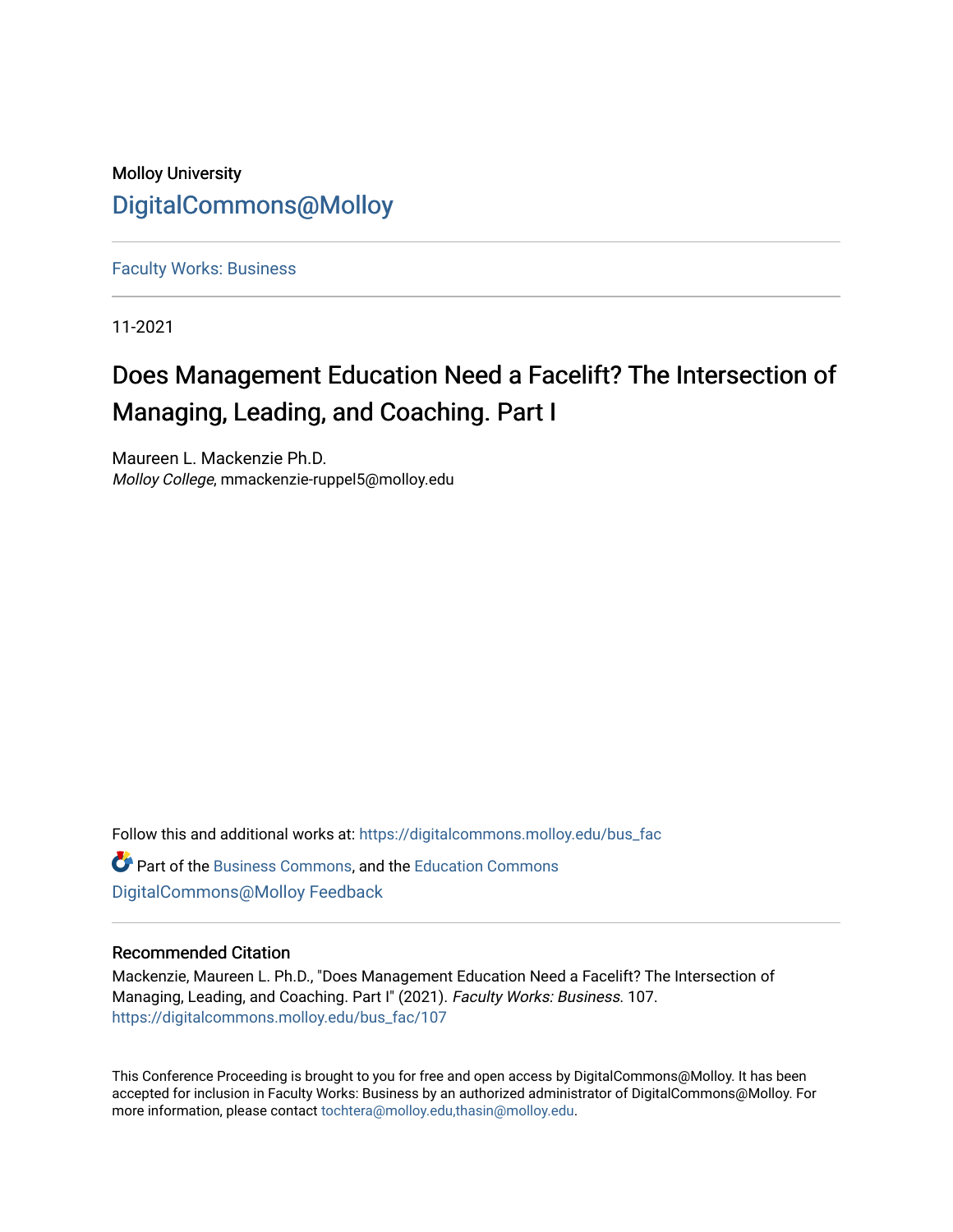# **Does Management Education Need a Facelift? The Intersection of Managing, Leading, and Coaching. Part I**

### *Maureen L. Mackenzie-Ruppel*

Professor of Business Molloy College School of Business Rockville Centre, New York 11571 (631) 682-0399 *MaureenMackenzieRuppel@gmail.com*

#### *ABSTRACT*

This paper introduces the premise that coaching should be actively integrated into management education. This paper will be the *first* in a series of papers that will explore coaching as a meaningful body of knowledge, skills, and theories, for business managers and leaders. The premise of coaching as a component of management education probes the alignment with workplace preparation. The growing profession of coaching and its integration into the workplace, demands our attention as business educators. We must ensure that business education remains cutting-edge and relevant to both the needs of organizational leaders *and* to our students' professional goals. A review of the business accreditation expectations finds an invitation for coaching to integrate smoothly as a relevant and meaningful component of management education. The alignment of *coaching theory* and the *organizational behavior curriculum* suggests a natural fit that will modernize business education. The outcome will empower our students as they prepare for their professional journey. The goal of this *multi*-paper exploration is to seek answers related to the question, *Does Management Education need a facelift?* If so, *should the coaching body of knowledge, skills, and theories, be integrated into management and business education*?

#### **Keywords**

Pedagogy, Coaching, Leadership, Manager Development.

#### **1 INTRODUCTION**

A series of scholarly papers will explore management education and *coaching* as a meaningful body of knowledge, skills, and A series of scholarly papers will explore management education and *coaching* as a meaningful body of knowledge, skills, and theories, for business managers and leaders. The discipline of coaching lives outside of the traditional business curriculum; at the most, it lives at its fringe. Yet, the skills and knowledge of coaching can serve senior leaders as they face their daily challenges. Coaching aligns with, and supports, participative leadership and empowerment (DiGirolamo & Tkach, 2020; DiGirolamo & Tkach, 2019). A coaching approach serves leaders and managers as they gain insights on their own thinking; it also serves leaders as they learn how to motivate and empower their followers.

The profession of coaching has significantly expanded. Executive coaches partner with senior leaders to onboard them to their new roles. They also prepare highly valued talent to rise-up and be *ready* for the senior leadership opportunities that require selfawareness and thought-leadership.

As scholars and educators, we must explore whether coaching knowledge and skills should be actively integrated into the program-level learning outcomes for graduate business education? Currently, training for coach practitioners and internal executive coaches emerges from external organizations, rather than from the universities and colleges. Are business schools lagging behind this shift in leadership preparation? Coaching can be a powerful tool, as well as can lay the foundation as a meaningful philosophy, that can serve emerging and future leaders.

#### **This Paper is the First in a** *Series* **of Papers that will Explore Coaching.**

The relationship of leader behavior and management education is the lens that will guide the future exploration. The full exploration will include the definition of coaching, the theoretical foundation of coaching, the practice of coaching, the coaching profession, the intersection of coaching, managing, and leading, the influence of coaching on its clients, the influence of a coaching philosophy upon an organizational culture, and role of higher education business education to prepare future leaders to *be* coached and *to* coach.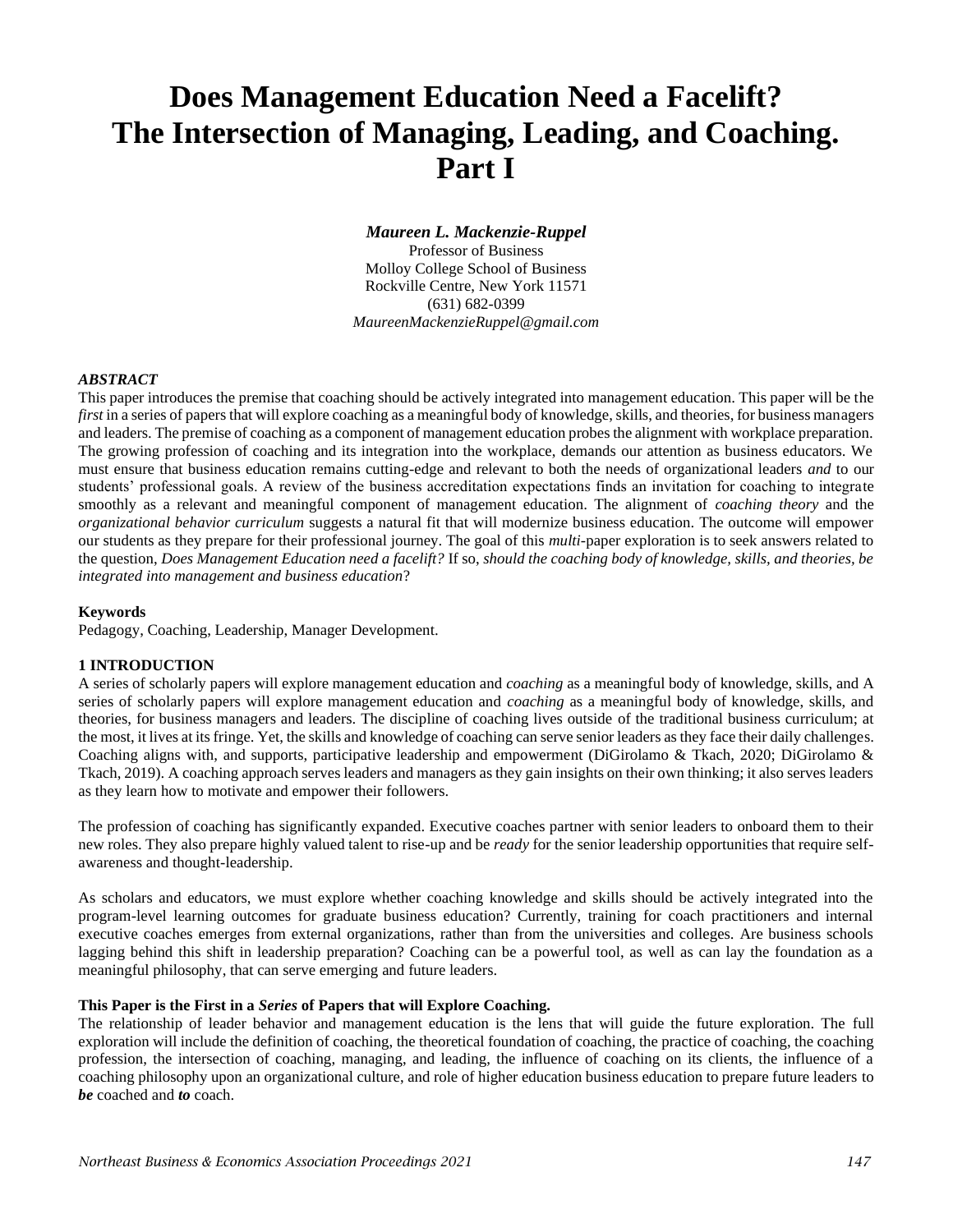The introduction, value, and understanding of a coaching culture has **not** explicitly found its way into the canon of management education. A forward thinking leader, who seeks to create a coaching culture in his or her organization, may find resistance or reluctance from many of the organization's emerging or subordinate leaders and managers. One reason may be that these individuals were not introduced to coaching as a legitimate management practice within their traditional business curriculum and management education (Jamison, 2018).

The goal of this multi-paper exploration is to answer the question, *Does Management Education need a facelift?* If so*, should the coaching body of knowledge, skills, and theories, be integrated into management and business education?* 

# **2 WHY IS THIS IMPORTANT**

# **The Relevance of Higher Education and Business Education.**

Higher Education is limping away from the Global Pandemic. Enrollment is down for many institutions. College Presidents point Higher Education is limping away from the Global Pandemic. Enrollment is down for many institutions. College Presidents point to the pandemic as the source of their financial woes. Yet, the challenges that higher education leaders and stakeholders are facing are being *masked* by the 2020 Pandemic. In the March 6, 2020 Chronicle of Higher Education, *prior* to the shutdown of face-to-face education across the United States, it was reported that 30% of colleges face some market risk with 10% of colleges facing *severe* market risk.

Covid-19 has become the 'go-to' phrase for everything that has disappointment attached. Academics are soothing themselves and deflecting blame. At the 2020 NBEA Conference, I presented the factors that influenced higher education under-performance *prior to the 2020 Pandemic*. Acceptance and accountability may inspire academic leadership to recognize the factors that had weakened Higher Education; the global pandemic was the straw that broke our backs. (Mackenzie-Ruppel, 2020).

The influencing factors of Higher Education' underperformance *prior to the 2020 Pandemic,* started with **Public Doubt**. There is questionable confidence in the value of a college education. The student debt crisis has severely fed the doubt that a college education is relevant and worth the cost. Evidence reflects that earning a college-degree will significantly improve the economic future of an individual (Source: Georgetown University), yet, *public doubt continues to rise*; "Americans worry that college costs too much, wonder what students are learning, and questions the **value** of a degree" (The Trends Report, 2019, CHE). The cost of college is so severe that students and their parents are looking for the tangible economic outcomes of this significant financial investment. Is the knowledge, skills, and disposition gained **relevant to the professional journey and goals of the student**?

The role of the academic scholar is to keep his or her thumb on the pulse of the discipline and to explore and create new knowledge that will serve the discipline. The university scholar *translates* this gained knowledge into a robust educational environment that should be cutting edge. That is what we *say*, but is that what are *doing*?

#### **Premier Workforce Preparation.**

The market is changing; organizational life is changing. The threat of professional organizations becoming the 'go-to' educational providers, as is the case with *leadership and executive coaching*, is chilling. Business Schools must take the lead as the premier source of business education. The Mega-university offers a degree at a low cost with high convenience. Some students believe that the credential of a college education is all that is needed, regardless of the educational content. Low cost  $+$  speed  $+$ convenience = Degree (Mackenzie-Ruppel, 2020). The student's strategy may be to get *any* degree and then let industry certifications educate! We, as scholars, academics, and business educators, need to re-ignite our roles; we must become the influencers of cutting edge business practices.

#### **3 BUSINESS EDUCATION**

Higher Education in the United States is decentralized. There is no universal set of requirements that define *good* education for a discipline. Education oversight emerges from four viewpoints: (1) state government, (2) academic disciplines and their voluntary national associations, (3) educational institutions and their regional and national associations, and (4) the federal government (Harcleroad, 1980). The long arm of the Department of Education has reach with funding for students and colleges with regional accreditation, yet, neither the Department of Education nor the Council for Higher Education Accreditation (CHE) accredits individual institutions. CHE provides national advocacy for self-regulation of academic quality through accreditation. The Higher Education Act of 1965 authorizes a range of federal resources for individuals and institutions of higher education (Hegji, 2018). Regional accreditors have been accountable to the Department of Education and organically developed from 1885 to 1923. These non-profit organizations set standards for the higher education institutions (e.g., MSCHE), but did not dip deep into the disciplines (Harcleroad & Eaton, 2005). The discipline-specific business program accreditors filled that role. The business program accreditors seek to provide evidence of educational quality at the program level (e.g., AACSB). And finally, it is the state government that holds the authority to permit an institution to grant a degree such as the Bachelor of Science or the Masters of Business Administration.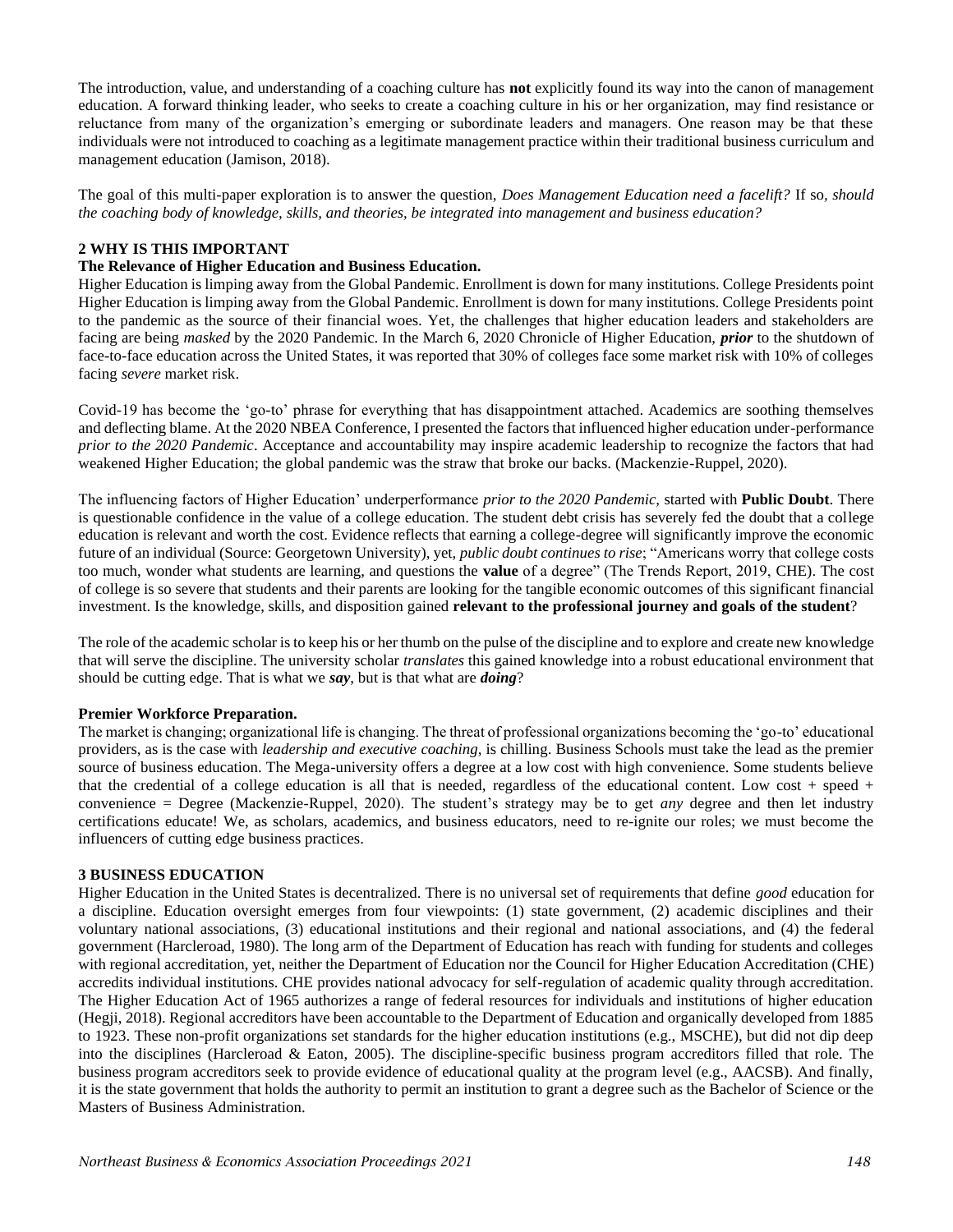Within this web of accreditation and authority, where would the rewriting of an academic discipline be valued and expected? Explicit New York State Education Department (NYSED) requirements for business education appear to be limited to Liberal Arts and Science credits, seat-time, and that the curriculum proceeds in an orderly fashion from an introductory level to an advanced level. The content is *not* explicitly controlled. Rather, NYSED simply states that the degree curriculum is coherent and expresses the philosophy of the program and institution as well as is consistent with the *professional expectations of the field*. When seeking approval, the guidance from the state is that the "syllabi are demonstrably consistent with, or superior to those of comparable courses and programs at comparable institutions" (Program Registration, 2020).

#### **Business Education Accreditation.**

In seeking guidance as to the professional expectations *of the field*, the deep dive should be with the program level accreditors for business education. The **A**ssociation to **A**dvance **C**ollegiate **S**chools of **B**usiness (AACSB) was founded in 1916 with the intent of connecting educators, students, and business so these stakeholders would develop the curriculum for the next generation of leaders. A business school that chooses to be accredited by the AACSB must be prepared to follow its rigorous standards, yet there is no explicit clarity on curriculum *content*. Recently, there has been an intentional move away from a model or prescribed curriculum (AACSB, 2021), leaving the institutions to make their own decisions as to the content of their business curriculum.

A review of the AACSB standards provides *invitation* as to the coaching skills, theories, and knowledge. The AACSB had shifted from its 2013 defined list of skills and knowledge areas *to* a broader definition of what is expected of curriculum content. The 2013 standard 9 included required skill development of *reflective thinking*, which was further defined as the student's ability to "*understand oneself in the context of society*" (AACSB, 2013, p. 35). Also included in the skills requirement was *Interpersonal relations and teamwork; the ability to "work effectively with others and in team environments*" (AACSB, 2013, p. 35). The knowledge area where the coaching knowledge would fit is in the "*approaches to management*" and "*group and individual behaviors in organizations and society*" (AACSB, 2013, p. 35). The first time leadership emerged in the 2013 standards is at the graduate level with a fit for coaching theories: *Leading in organizational situations, thinking creatively, and framing problems and developing creative solutions in the specialized discipline*" (AACSB, 2013, p. 35-36).

The current AACSB standards articulate that a valued business curriculum "*promotes a lifelong learning mindset in learners, including creativity, intellectual curiosity, and critical and analytical thinking*." Program standards expect the program to "*foster a lifelong learning mindset*," expecting that "curriculum should reflect current and innovative business theories and practices." (AACSB, 2020, p. 38, standard 4.3). At the graduate level, it is expected that students are prepared to *lead an organization, manage in a diverse global context, think creatively, make sound decisions and exercise good judgment under uncertainty*. (AACSB, 2020, p. 39, standard 4.1). Essential to the AACSB standards is that the "*Faculty demonstrate a lifelong learning mindset with respect to their domain expertise. This means faculty take responsibility for continuing their professional development to maintain currency and relevancy in their field of expertise and embrace the idea that we never stop learning.*" (AACSB, 2020, p. 47, standard 7.3). In both the 2013 and the current standards, 'Executive Education' is discussed, but positioned **outside** of the degree, defined as "*educational activities that do not lead to a degree but have educational objectives at a level consistent with higher education in management. Examples include corporate training or professional development seminars*" (AACSB, 2020, p. 41, 'Definitions'; and 2013 & p. 42 under 'Standard 5', 'Assurance of Learning').

Most compelling is the recent research by the AACSB on lifelong learning and talent management. The coaching skills and knowledge are *not* explicitly cited, but to a coaching professional it is implied. For example, *"…learners themselves must take on more responsibility, including the assessment of their own needs and the identification and selection of learning alternatives to address those needs. New tools and platforms are being built to help learners address this challenge*." (AACSB 2018, p. 6). Relevant to the focus on management education within business schools is the AACSB's recognition that much education is taking place within the corporate world. Its exploration focused on the "*overlapping space between lifelong learning and company-based talent management."* (AACSB, 2018, p. 7). Chilling is the emerging insight that some "*companies are beginning to question whether their degree requirements are hindering rather than helping their efforts to attract talent with the skills they need*" (AACSB, 2018, p. 14). Two challenges in the talent management arena included: (1) a pedagogical approach for closing the skill gaps and (2) skills that the talent managers require (AACSB, 2018, p. 19).

# **4 COACHING IS A GROWING PROFESSION**

# **Professional Organizations.**

*Northeast Business & Economics Association Proceedings 2021 149* In 1995 a Thomas Leonard, a professional coach, started a non-profit called the International Coach Federation (ICF). Its purpose was to support fellow coaches. By 1996 a president was appointed and a board established; by May there were over 60 ICF chapters. A coach referral system was set up in 1997 and the discussion of credentialing began. By 1998 the first ICF credentials were awarded and in 1999 the ICF hired an executive director, hired a management company to manage the day-to-day tasks, and began to accredit coaching programs. At this early stage, ICF membership exceeded 2100. By 2000 ICF membership was consistently growing with members coming from Asia, Australia, and Europe. In 2001 a unique 24 hour coaching conversation was hosted by the ICF board members. In 2002 the ICF established a Regulatory Committee to protect and preserve the integrity of the coaching profession. In 2004 membership reached 7900 +. The ICF embarked on a strategic review of its practices with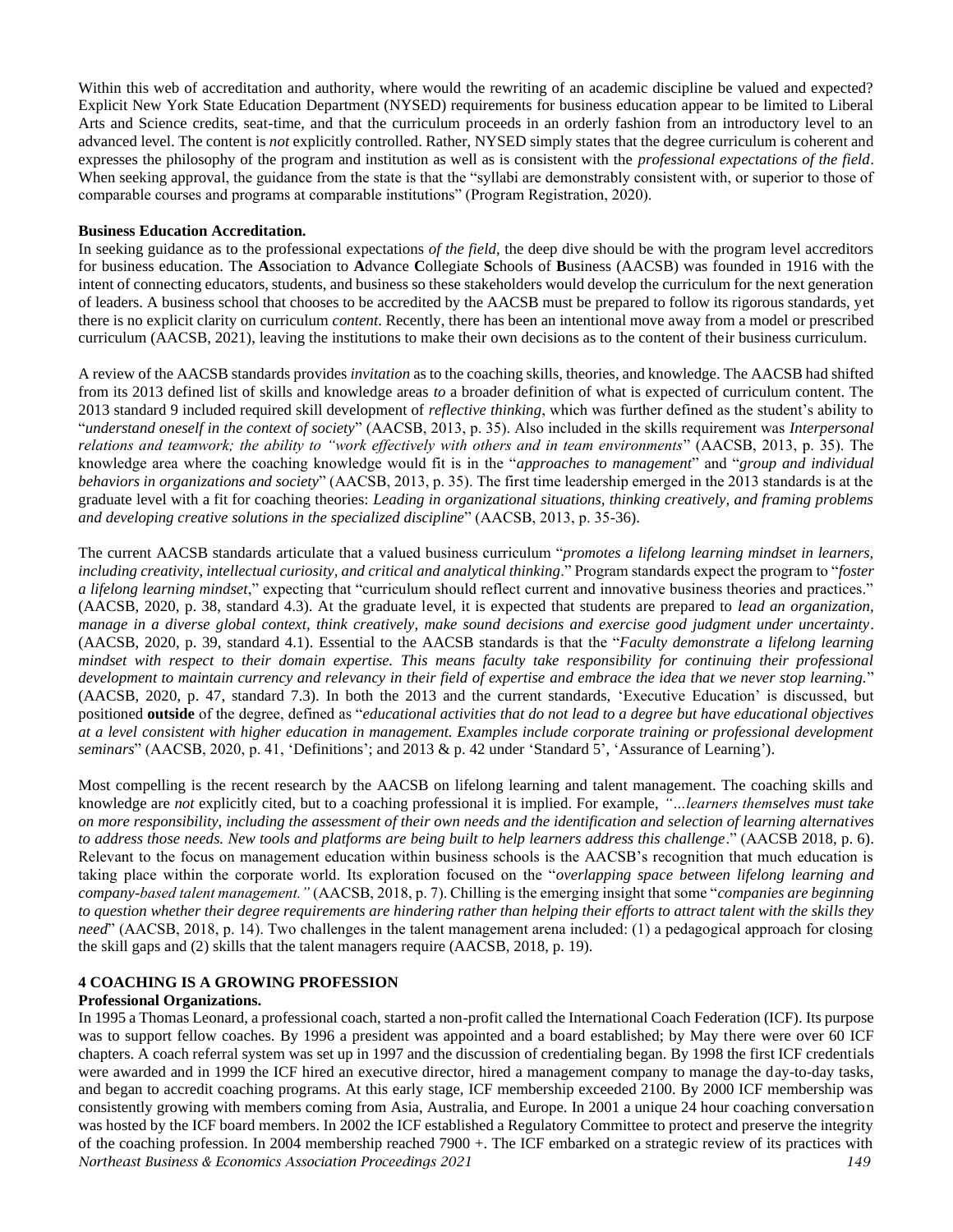an outside consultant. In 2005 the ICF raised its standards of its credentials. In 2006 the ICF began work on a strategic plan and in 2007 ICF and PriceWaterHouseCoopers (PWC) published results of its global coaching study. In 2010 the ICF celebrated 15 years with 17,000 members, 6900 holding ICF credentials. Credentialed-members rose to 10,000 in 2013, 15,000 in 2014, and 25,000 in 2018. In 2020 ICF celebrated 25 years as a source of research and served as a leading global organization for coaches and coaching. It is dedicated to advancing the coaching profession by setting high standards, providing independent certification and building a worldwide network of trained coaching professionals. By May 2019 the ICF had 36,848 members in 145 countries (ICF 2021; International Coaching Federation, 2020). The latest membership is at 41,500 (International Coaching Federation Website).

Additional professional and international coaching organizations that have strengthened the profession include: The International Authority for Professional Coaching and Mentoring (IAPC&M), Center for Credentialing and Education (CCE), European Mentoring & Coaching Council (EMCC), International Association of Coaching (IAC), and the Association of Coaching (AoC).

# **The Profession.**

In 2019 the ICF commissioned PriceWaterHouseCoopers (PWC) to conduct its fourth major research study (International Coaching Federation, 2020). ICF's first study was in 2007, with follow-up studies in 2012 and 2016. The results revealed a growing profession as both individuals and organizations have adopted and integrated coaching practices. The use of coaching skills has expanded beyond professionally trained coach practitioners to include managers, leaders, human resource professionals, and talent-development professionals. These stakeholders are applying coaching competencies in their daily workplace interactions. For that reason, the scope of the 2016 study was widened to include managers and leaders who *use* coaching skills in the workplace. The 2019 study was launched in nine languages and attracted 22,457 responses from 161 countries and territories. Returns represented a 46% increase from 2016 study. The study sought to understand the coaching continuum, which describes the range of modalities in which coaching approaches and competences are being used. The coaching continuum includes five categories: (1) Managers and leaders who uses coaching skills, (2) Human Resource and Talent development professionals, who uses coaching skills, (3) individuals who work as both internal and external coach practitioners, (4) individuals who serve solely as internal coach practitioners, and (5) individuals who serve solely as external coach practitioners.

Results revealed that there were approximately 71,000 coach practitioners in 2019. This reflected an increase of 33% on the 2016 estimate. Add to this statistic the number of managers and leaders using coaching skills, which was estimated to have risen by 46%, bringing the total estimate to 86,900 individuals using coaching skills and approaches in the workplace. The majority of coach practitioners were in the Generation X age cohort overall, but in North American, the majority of coaches were Baby boomers. 70% of coach practitioners were female (75% in North American) and 68% of managers and leaders using coaching skills were female; 77% in North America (International Coaching Federation, 2020).

The estimated global total revenue from coaching in 2019 was \$2.849 billion USD, which reflected a 21% increase over the 2016 estimate. 99% of the responding coach practitioners reported completing coach-specific training. 85% of the training was accredited or approved by a professional coaching organization (e.g., ICF). Compelling to this exploration is that only 10% of the training was university-based (International Coaching Federation, 2020).

Business Coaching, which includes leadership, executive, business, organizational, and small businesses, is up to 65% in 2019 from 62% in 2016. 94% of coach practitioners offered other services (e.g., consulting, training, facilitation services). 50% of coaches reported that clients are mostly managers and executives. A typical coaching client was between 35 and 44 years of (37%); 30% were 45-55 years old and 24% were under 35 years old (International Coaching Federation, 2020).

Related to the group of Managers and Leaders who were using coaching skills, 61% have a masters or doctoral degree and 34% have a Bachelor's degree. 55% of these managers agreed that their coaching clients expected them to have a credential. 48% of these managers and leaders are members of professional organizations (International Coaching Federation, 2020).

# **5 ORGANIZATIONAL DEVELOPMENT**

Business education is not an end in itself, but rather a means to developing future leaders who have both the skill and motivation to positively influence their organizations. The intersection of managing, leading, and coaching may strengthen future leaders toward this end. Research has revealed the criteria for establishing a strong coaching culture and has explored related topics such as: coaching and employee engagement, training and professional development for leaders and managers to learn coaching skills, coaching and leadership development for new managers and for millennials, as well as coaching to manage change (Filipkowski, Heverin, Ruth, 2019).

*Northeast Business & Economics Association Proceedings 2021 150* A series of studies spanning six years, sponsored by the Human Capital Institute (HCI) in collaboration with the International Coach Federation (ICF), have focused on coaching cultures in organizations (Filipkowski, Heverin, Ruth, 2019). The most recent study explored professional development for internal coaches and for organizational managers and leaders who use coaching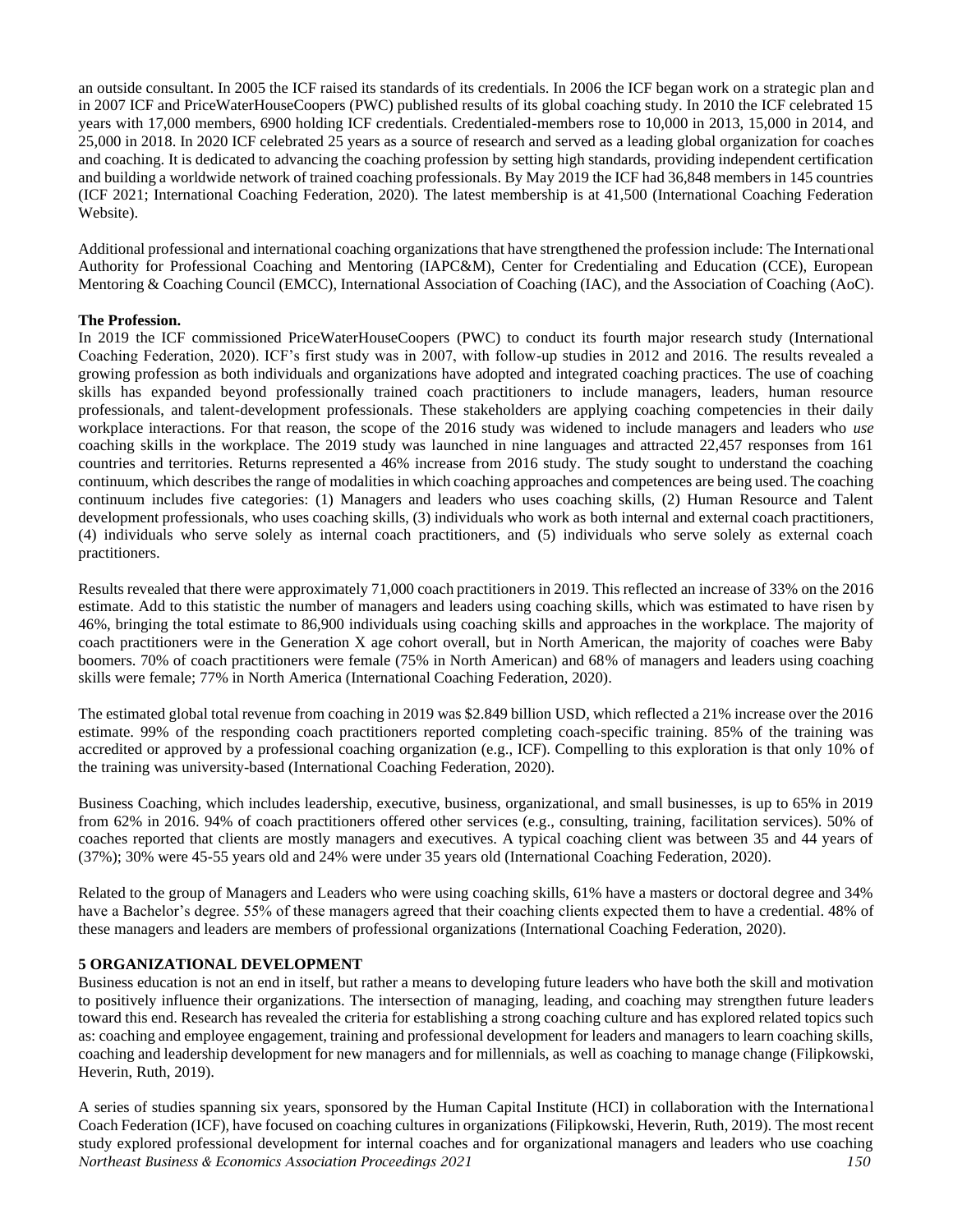skills and approaches. The study evaluated the impact of the coaching on the organization. The 366 subjects included Human Resource, Learning & Development, and Talent Management Professionals.

The results revealed that thirty-two percent (32%) of responding organizations used internal coach practitioners, external coach practitioners, and have managers and leaders using coaching skills. Approximately 83% of organizations reported plans to expand the use of coaching skills by their organizational leaders and managers. Respondents reported that coaching activities were used to develop leaders (55%), enhance performance management discussions (49%), and to develop talent (51%) (Filipkowski, Heverin, Ruth, 2019).

When selecting coaches for the organization, it was revealed that both trust and credibility are selection factors. Referrals from consulting firms and trusted individuals supported coach selection. Both coaching credentials and previous coaching experience were essential qualifications in selecting external coach practitioners. Related to budgeting, 25% of responding organizations have a dedicated coaching budget allocating approximately 21% of their training budget for coaching related activities. Organizations that reported a strong coaching culture also had more resources for coaching initiatives such as coach specific training for internal coach practitioners and for managers and leaders who use coaching skills (Filipkowski, Heverin, Ruth, 2019).

A challenge is effectively evaluating the impact of coaching on the organization. This inability to measure is an obstacle to building a strong coaching culture. However, the study respondents did reveal that characteristics of high-performing organizations were correlated with organizations reporting a strong coaching culture, including high-performer retention (Filipkowski, Heverin, Ruth, 2019).

# **6 THEORETICAL FOUNDATION OF COACHING**

Coaching is defined by the ICF as *partnering with clients in a thought-provoking and creative process that inspires them to maximize their personal and professional potential* (International Coaching Federation website, 2021). The coaching process is different from mentoring, consulting, and therapy. The coach uses powerful questioning to discover, clarify, and align with what the coachee wants to achieve. The coach encourages coachee self-discovery, so that the coachee can generate solutions and strategies that move forward the coachee's agenda toward goal attainment (Filipkowski, Heverin, Ruth, 2019, p. 5).

The theoretical foundation for coaching builds on a rich history. The early influencers include Napoleon Hill (1883 -1870), who focused on positive thinking for mental gain; Samuel Smiles (1812-1904) who believed that attitude creates progress; Dale Carnegie (1888-1955), who developed a philosophy and training for personal improvement; and Bill Wilson (1895-1971) and Bob Smith (1871-1950), who together founded Alcoholics Anonymous and developed the Big Book. Collectively these self-help philosophers place the emphasis on self-reliance (Wildflower, 2013).

The emergence of Humanistic Psychology (1950s) leads to the next step of understanding the human drive, moving beyond Sigmund Freud's Psychoanalysis and B.F. Skinner's Behaviorism. Humanistic Psychology sees the individual as good. Pathology is not the focus. A holistic view with a focus on raising up human potential emerges (Maslow, 1968; Wildflower, 2013).

Managerial coaching is the term used by managers who coach their employees. Research results have suggested that the use of coaching to optimize potential is a style of participative management and leadership, rather than an autocratic or directive style of management. Mace and Mahler introduced managers using coaching skills and by the 1970s, this idea began to take hold in the business world (DiGirolamo & Tkach, 2019).

The theoretical foundation of coaching further evolved as Richard Price (studied Psychology at Harvard) met Michael Murphy (influenced during his time at an Ashram in India), to found the Esalen Institute in Big Sur California. The influences of Zen Buddhism and eastern philosophies emerged at a time when social constructs, such as racial inequality, gender stereotypes, and anti-war activism, were being challenged (Wildflower, 2013). The exploration of human potential allowed for new beliefs to emerge that "*human beings could be greater, achieve more freedom, and accomplish more than had been commonly imagined*" (Wildflower, 2013, p. 13). An early contributor to Esalen's thinking is the same theorist that is foundational to the study of Organizational Behavior, Dr. Abraham Maslow. His book, *Toward a Psychology of Being* (Maslow, 1968) was considered breakthrough in the field of human potential and popular reading at Esalen. Kurt Lewin's work on Group Dynamics (coined in the 1940s) was heavily used at Esalen to help individuals explore what happens inside groups and how people react to the different encounters. Will Schultz (1925-2002), a Harvard Professor, left academia and joined Esalen as the group encounter became a primary experience for attendees. Schultz' development of the Firo-B instrument intended to help bring people together for self-understanding, and to understand the connectedness among others (Wildflower, 2013, p. 15). The Firo-B instrument recognized that people have interpersonal needs that will influence interactions with others. His instrument measured the three dimensions of need, which included (1) inclusion, (2) control, and (3) affection. Schultz' research revealed human stumbling blocks related to fear, rigidity, and defensiveness, as well as other reasons human interactions are not always smooth (Schultz 1994; Wildflower 2013, p. 145).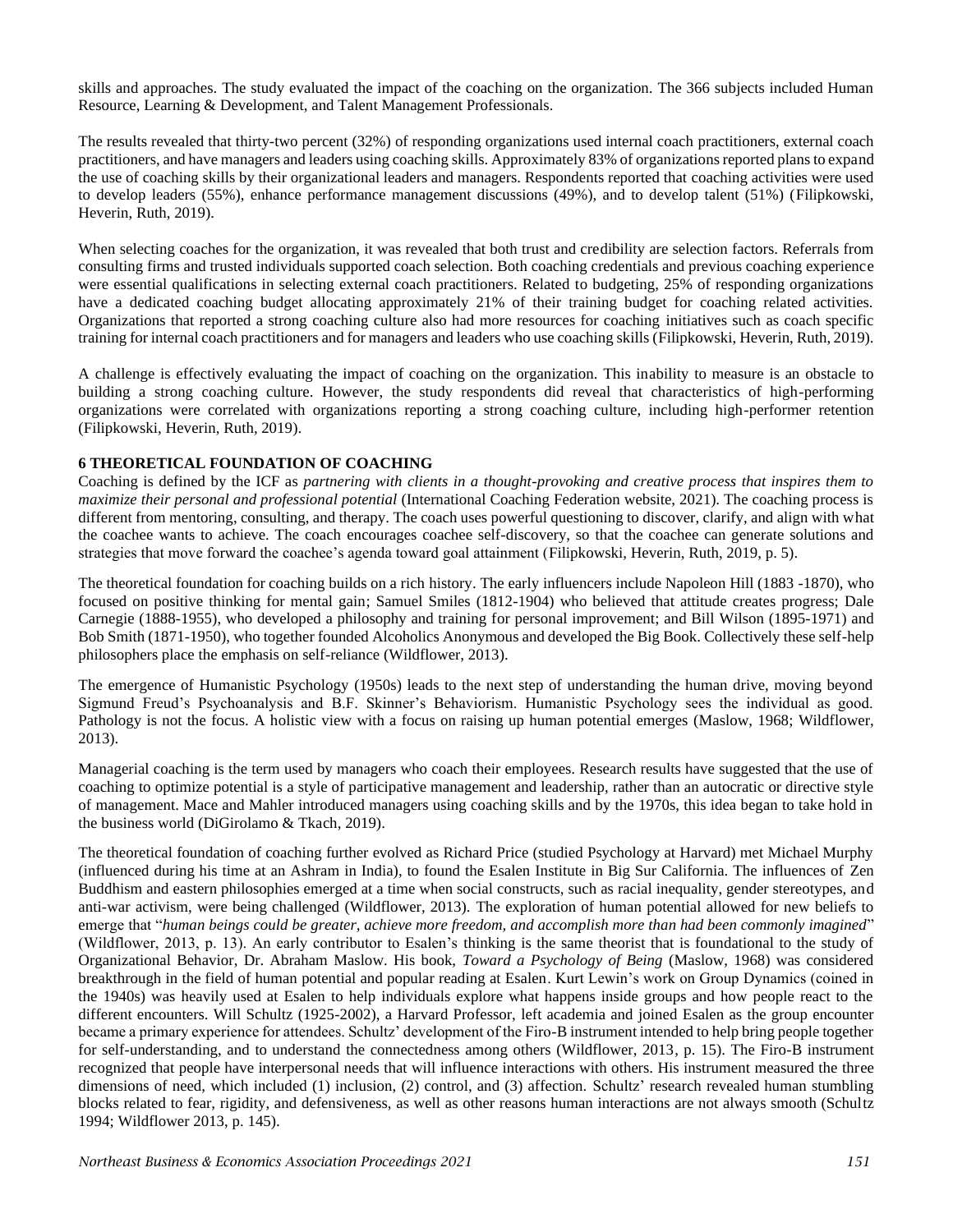# **7 WHY IS COACHING UNIQUE?**

More organizations are hiring executive coaches to help onboard senior leaders, to remove barriers so that talented leaders are able to move up, and to optimize leaders' abilities and influence by removing limiting thoughts. More senior leaders are being trained to coach others within the organization. The coaching profession is growing. The ability to increase human potential through coaching by partnering with a coachee to change the way he or she thinks, is gaining recognition in organizational life.

Management education regularly includes within its curriculum a course on Organizational Behavior (OB). The theorists that are foundational to the coaching profession are also foundational to the OB discipline (e.g., Kurt Lewin, Carl Jung, Abraham Maslow), yet business education leaves the education of, skill building, and delivery of coaching skills and knowledge, in the hands of external professional organizations.

Perhaps Business Education needs a *coach* to help us remove the limits to *our* thinking about the educational paths for our students and emerging leaders. Why do we allow the discipline of coaching to live outside of the traditional business curriculum? Why are coaching skills not being actively taught to our business students at a foundation level when they are undergraduates and at an advanced level within graduate school? Why are we not giving our students the tools they need to face their daily challenges? Coaching directly aligns with and supports participative leadership and empowerment. It serves leaders and managers as they gain insights on their own thinking; it also serves leaders as they learn how to motivate and empower their followers.

# **8. NEXT STEPS**

A study has been designed to explore the attitudes of the stakeholders of business education. Those stakeholders are: (1) faculty, (2) students, and (3) employers. The research questions will explore the interest, the process, and the potential benefit of integrating coaching skills, theories, and knowledge into management education. The goal of this exploration is to answer the question, *Does Management Education need a facelift?* If so, *should the coaching body of knowledge, skills, and theories, be integrated into management and business education?* Stay tuned for Part II in this series of scholarly papers!

#### **9. WORKS CITED**

AACSB. (2013/2018). "2013 Eligibility Procedures and Accreditation Standards for Business Accreditation." URL: https://www.aacsb.edu/-/media/aacsb/docs/accreditation/business/standards-and-tables/2018-businessstandards.ashx?la=en&hash=B9AF18F3FA0DF19B352B605CBCE17959E32445D9

AACSB. (2018). "AACSB Industry Brief: Lifelong Learning and Talent Management." URL: https://www.aacsb.edu/- /media/aacsb/publications/research-

reports/lifelong\_learning\_paper\_final.ashx?la=en&hash=BA7D25D6C2BCBEA905C2ACFB5F3F80BEDE64A6C7&\_cldee=b W1hY2tlbnppZS1ydXBwZWw1QG1vbGxveS5lZHU%3d&recipientid=lead-b06334b166f9eb1194ef000d3a1394dedf09f93b60c6476c9fa2a98c7599a0e4&esid=60d7ecc6-2da4-4b49-ad1b-7fcb3283cca7

AACSB. (2020). "Guiding Principles and Standards for Business Education." URL: https://www.aacsb.edu/- /media/aacsb/docs/accreditation/business/standards-andtables/proposed%202020%20aacsb%20business%20accreditation%20standards%20-%20final%20draft%20- %20april%206%202020.ashx?la=en&hash=B40646D6F0057FBAF289B3B04888A33BB2741A3D

AACSB. (2021). "How AACSB is Transforming Business School Education." URL: https://www.aacsb.edu/accreditation/resources/white-papers

DiGirolamo, J.A., & J.T. Tkach. (2019). An exploration of managers and leaders using coaching skills. *Consulting Psychology Journal: Practice and Research*, 71(3), 195-218.

DiGirolamo, Joel A., and J. Thomas Tkach. (2020). "An Exploration of the Coach Approach to Managing and Leading: A white paper for managers, leaders and professional coaches". International Coaching Federation (ICF).

Filipkowski, Jenna, Abby Heverin, and Mark Ruth, (2019). "Building Strong Coaching Cultures for the Future. Final Report". Human Capital Institute.

Harcleroad, Fred G. (1980). "Accreditation: History, Process, and Problems". American Association for Higher Education, Washington, D.C.: ERIC, Clearinghouse on Higher Education, Washington, D.C:

Harcleroad, Fred G., and Judith S. Eaton. (2005). "The hidden hand: External Constituencies and their Impact," Chapter 9 in Philip G. Altbach, Robert Oliver Berdahl, and Patricia J. Gumport (editors). *American Higher Education in the Twenty-First Century: Social, Political, and Economic Challenges*. JHU Press. ISBN 0-8018-8035-1. Pgs. 262-264.